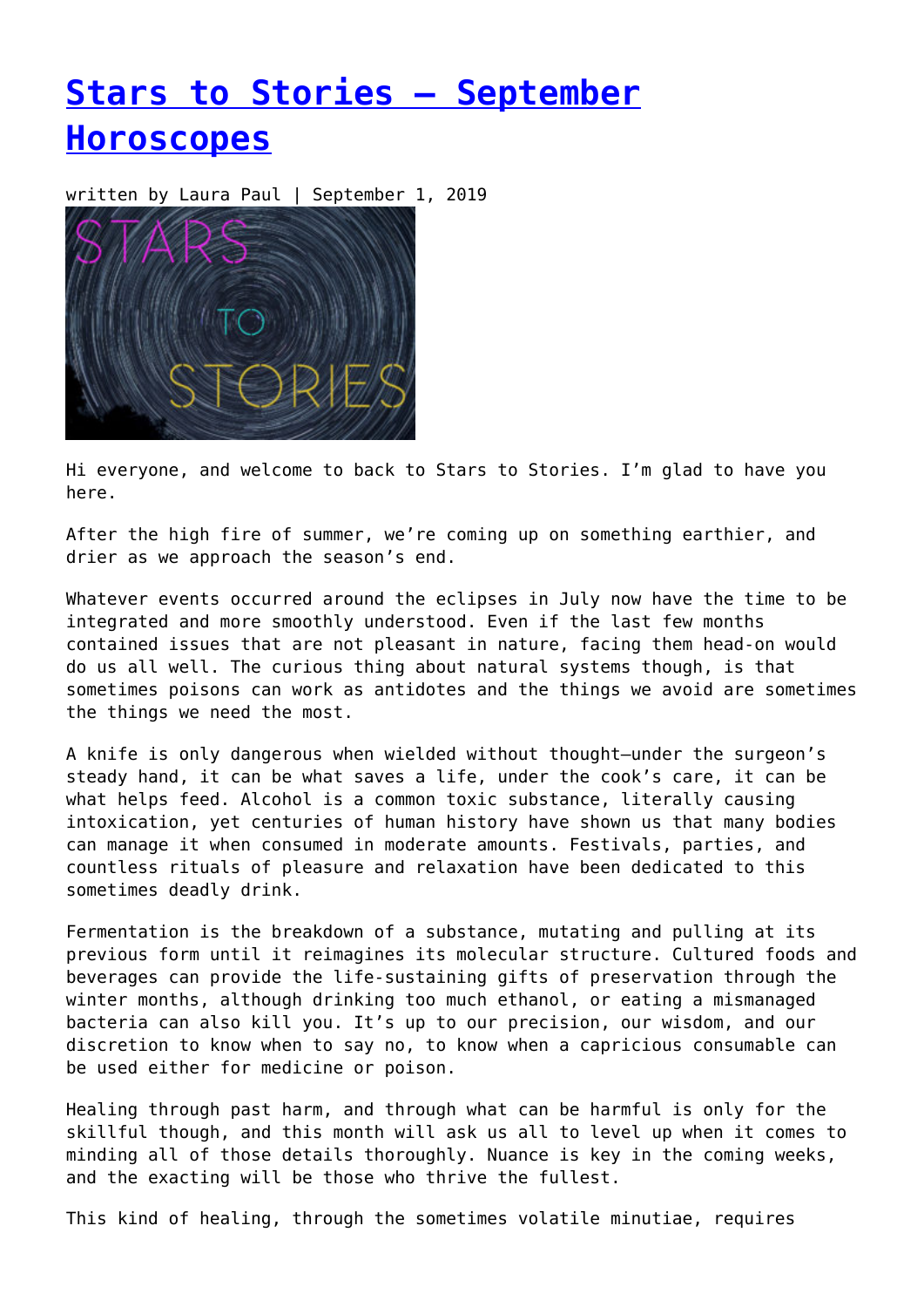caution and preparation, however, as well as loving support. Do what you can to comfort yourself and others when the tricky issues come up. Life is never going to be completely safe, but that doesn't mean we shouldn't do what we can to minimize harm. Burn off the dredges to keep the light bright as the days grow shorter, but remember—we don't need to build our bonfires with toxic waste when a well-thanked log will do.

Get down to the earth and hear what it has to say. Mind the smallest plants and animals and take in what feels like medicine, what feeds and heals. We'll reach that midpoint of the autumn equinox together on the 23rd, the perfect time to say when enough is enough and remind us all of the steady hand of equilibrium the planet offers to us freely.

September's resuscitation of equal day and night will once remind us that too much of an unpaced and ungrounded good thing isn't really good. If there's a heavy curse wrapped in with your swift blessing, should you still call it grace?

Much love is coming from me to you this September. May you feel guided by what's beyond and enjoy a celebratory harvest time drink, of whichever substance you prefer, as it may do you well.

xo Laura

*Scroll down for horoscopes by sign and read for your ascendant or rising sign if possible.*

(If you're curious to find your rising sign, go to **astro-seek.com**. After you enter your birth information look to the left of the circle to the line that says ASC. If you're intrigued, confused, or both intrigued and confused you can email me at starstostories@gmail.com for a consultation.)

## **Aries**

This month will be asking you to look carefully at the work you've been doing and how you've minded your health, physical fitness, and mundane routines. The beneficial habits you put in place now have the potential to create wellworn grooves of prosperity in the future. Your efforts now may be more focused on preparing for what comes next, rather than any quickly won competitions you might naturally enjoy in the moment. By the equinox on the 23rd, there could be increased attention on those who you partner with, prefer, and enjoy.

#### **Taurus**

Even if you're feeling bogged down with an abundance of details this month,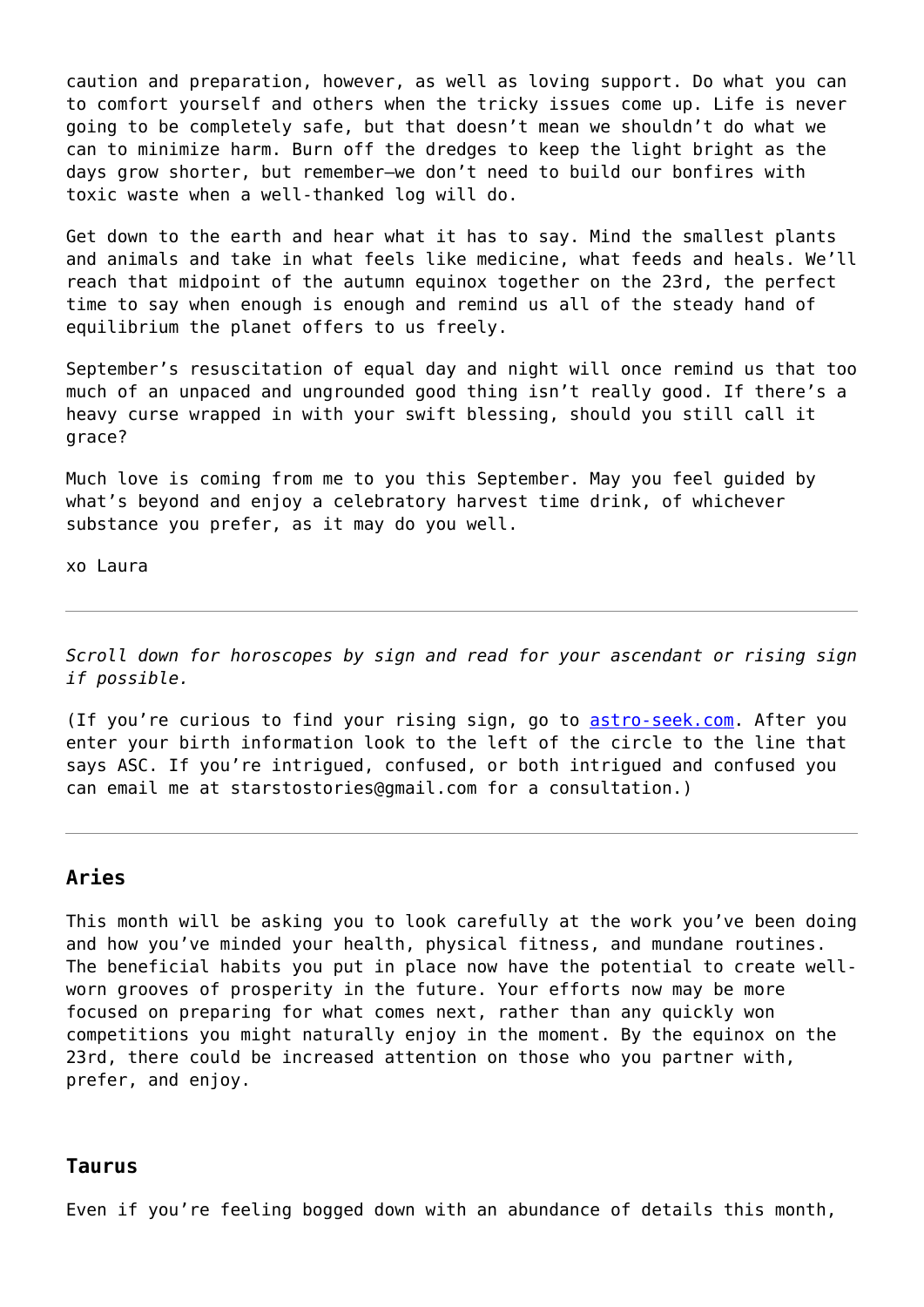it seems that tending to necessary planning will enable you to have more time for fun and friends. There will be ease in the connections you make between what you do for pleasure and how that relates to what brings your life meaning, or your studies. If you're feeling forced to be more quick-minded this month than usual, you may start to return back to a more normal pace once your sign's ruler, Venus, moves into Libra on the 14th.

#### **Gemini**

The beginning of the month might be smooth, but slow for your naturally quick mind, but the pace will pick back up once your sign's ruling planet, Mercury, enters Libra on the 14th. It seems that good news should be headed your way the third week of the month, even if it surprisingly also stirs up old fears or nervousness about those whose authority you must mind or the seriousness of merging with another. It seems that speaking to a partner could bring some buoyancy though. Talk to those you trust.

#### **Cancer**

The first two weeks of the month contain a flurry of communication for you, especially involving a partner in romance or business. On the 13th, with the full moon in Pisces, you may make headway with this other person, although it could be caused by a change in your beliefs or an issue from your studies. After the 18th, when Saturn turns direct, progress seems to have been made, and relationship conversations will start to move in a forward direction. However, by the new moon in Libra, your focus might get pulled towards your family or home instead.

#### **Leo**

After the heat of August, September could feel a bit too slow and mundane until the sun's move into Libra at the equinox on the 23rd. It seems that in the first few weeks of the month, your focus is drawn to your finances and possessions. At the beginning of autumn, you'll feel some sunny support harmonizing your communication and work, or benefit from a sibling or neighbor. Enjoy the lucky support you'll have from Jupiter from now until December 2nd if your ascendant is 15-29 degrees Leo or if your birthday is from August 7th-23rd.

### **Virgo**

This month will be a busy, crowded time for you when events are simultaneously grounding your creativity and what you enjoy, as well as requiring effort when it comes to matters with your home or family. By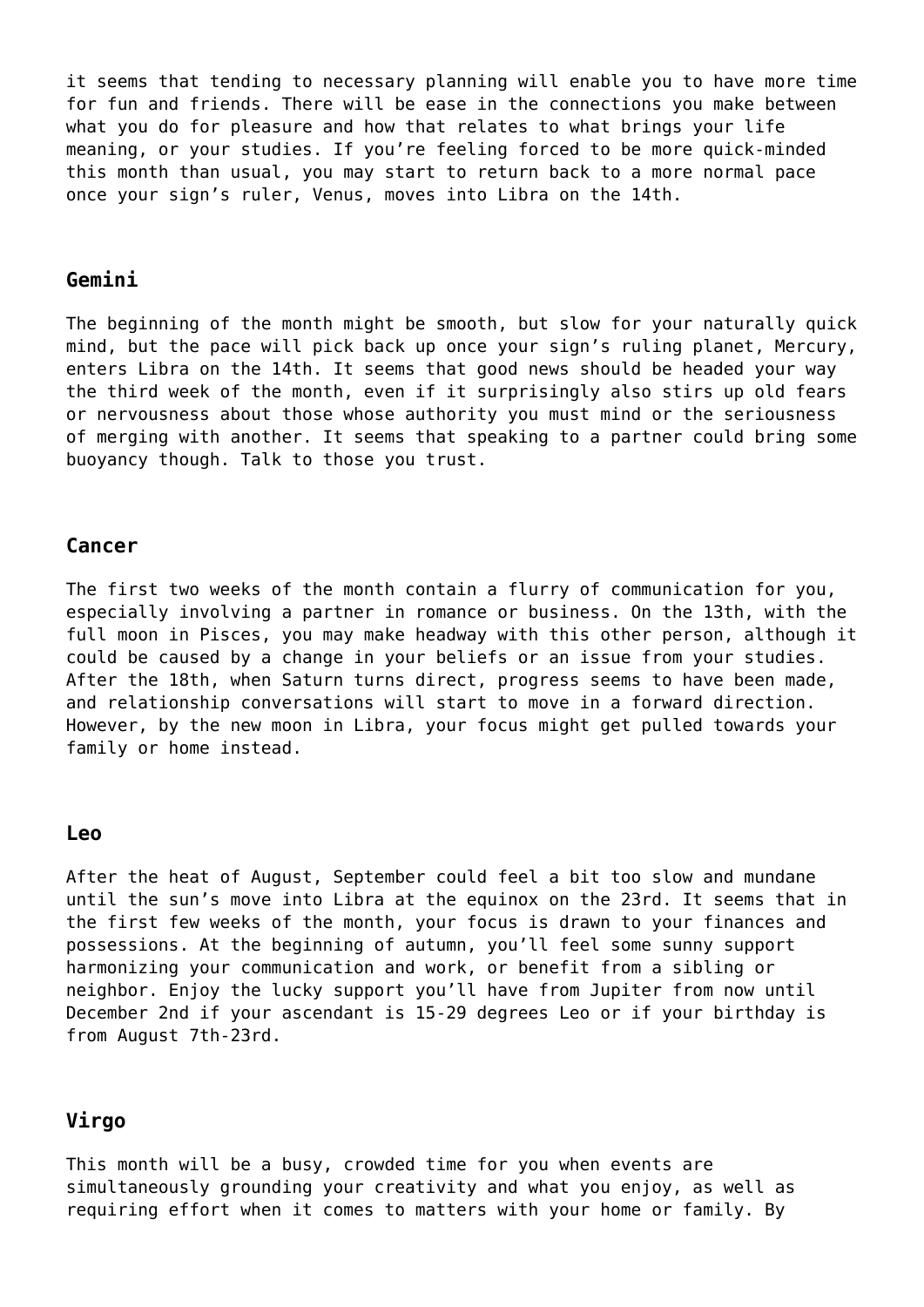October, however, it may be reversed, where you may have smoothed out your ancestral issues or living situation, but may then need to pull focus back to structuring involvement with children or an artistic project. If you're feeling overwhelmed, things will start to fall more into place as long as you take any overarching plans day by day.

## **Libra**

Surprise! After the hard, detailed toil at the beginning of the month, good news and attention should be headed your way around the 14th when your sign's ruling planet, Venus, enters Libra. After everything you've been shedding this year, you'll need recuperation time in the first two weeks of September, before feeling much more like yourself in the second half of the month. An unprecedented new beginning may be around the corner for you, and it seems to be something that you're sure to find some delight in.

# **Scorpio**

Conversations with friends will come easy at the start of September, although it seems there could be a one-on-one talk involving information you weren't expecting as the month opens and reverberating through the weeks that follow. The news is flying every which way these days, with some things grounding you more easily in your social circles, while at the same time possibly trying your wallet. Closer to October it seems you might need to take a break from all of the active mingling you've been doing, especially when your sign's ruler, Mars, moves into Libra.

## **Sagittarius**

From now until December 2nd your sign's ruling planet, Jupiter, is moving forward in your home sign. Take advantage of the ease, healing, and luck that comes with this once in every twelve-year event. While this month might challenge you to ground and cause friction through getting the details right, the risks you take will respond well to responsible preparation. Set up the big pitches now so you can swing throughout the rest of autumn. The nittygritty will help to support your grand plans.

# **Capricorn**

In the next few weeks, enjoy the increase in earth energy, harmonious with your home sign. While you might usually be more focused on the larger structures of your life, if you take the time to switch up your beliefs about the small, and seemingly insignificant aspects of your days, it could be of help. If you're kept busy with school work now, the last half of the month